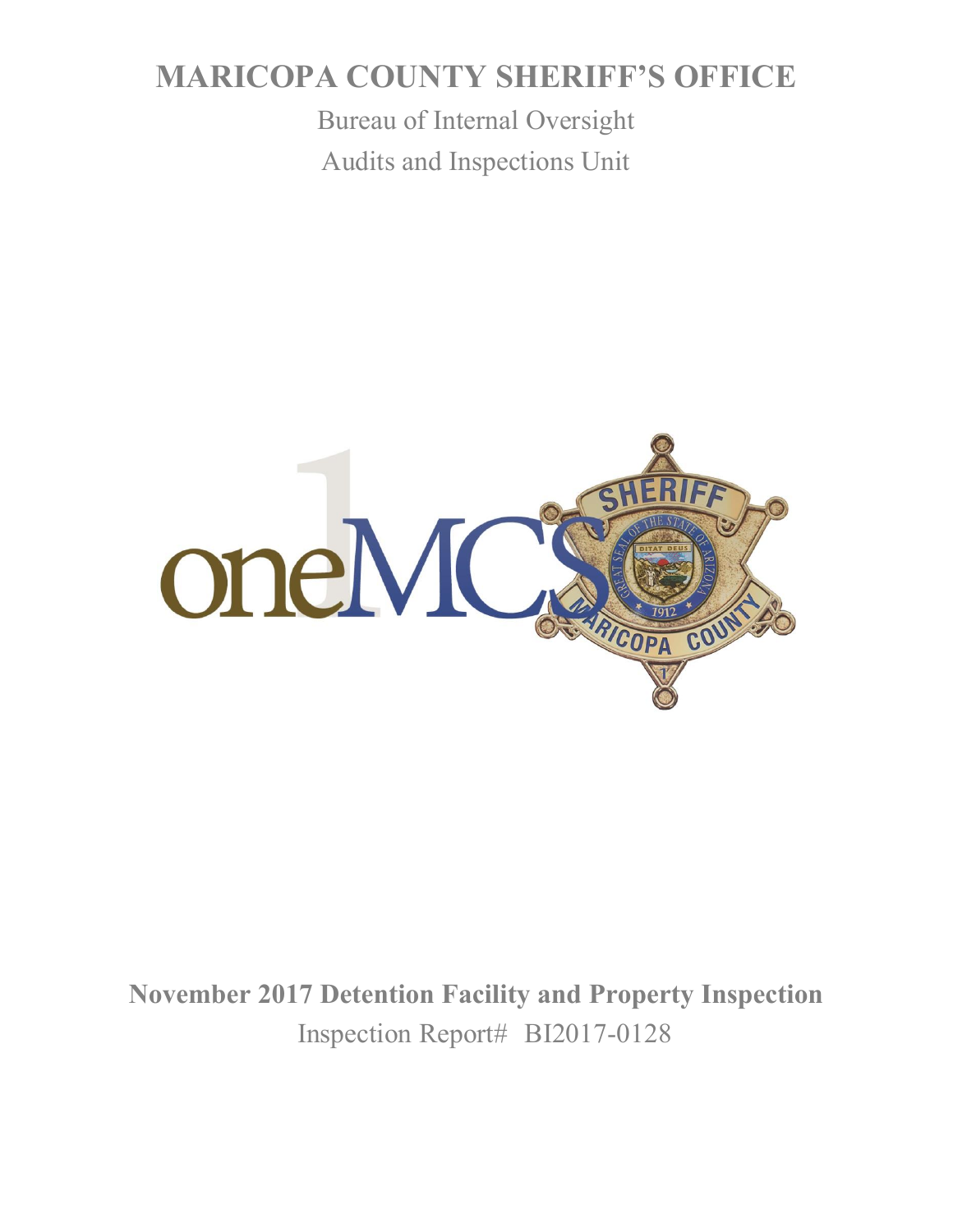The Audits and Inspections Unit (AIU) of the Sheriff's Office Bureau of Internal Oversight (BIO) will conduct Detention Facility and Property Inspections on an ongoing basis. The purpose for this inspection is to ensure compliance with Office Policies and to promote proper handling of Property and Evidence. To achieve this, inspectors will select for an on-site inspection, one of the MCSO detention facilities and conduct an inspection using the *Detention Facility and Property Inspection Matrix* developed by the AIU.

# **Matrix Procedures:**

Because of the size and complexity of the various jails and other large detention facilities, when these types of facilities are selected for inspection, the inspectors may randomly select up to five areas of the selected jail or large detention facility for inspection utilizing the *Detention Facility and Property Inspection Matrix*. On the day of the inspection, using the "QueTel" Property and Evidence tracking system, a current printout of all outstanding Property and Evidence records for the facility being inspected will be obtained.

# **Criteria:**

- CP-2, *Code of Conduct,* paragraphs: 11.A, 12.C
- CP-6, *Blood Borne Pathogens*, paragraphs: 5.C, 6.A, 9, 11.B.3, 11.C, 12.B, 11.C.
- CP-9, *Occupational Safety Programs*, paragraphs: 1.B.1.b and 1.D.1.
- DA-2, *Inspection and Testing of Emergency Equipment*, paragraph: 1.
- DB-1, *Inmate Custody Records and Files*, paragraph: 7
- DB-2, *Operations Journal and Logbooks*, paragraph: 1 and 2
- DC-1, *Inmate Canteen*, paragraph: 2
- DC-2, *Accountability of Monies and Negotiable Instruments*, paragraph: 1
- DC-3, *Facility Safes*, paragraph: 6.A
- DD-2, *Inmate Property Control*, paragraphs: 1.A and 1.E
- DG-4, *Kitchen Security and Knife/Utensil Control*, paragraphs: 2.A and 2.B
- DH-2, *Control Rooms and Security Equipment*, paragraph: 2.B and 2.B.2
- DH-4, *Tool Control*, paragraphs: 1, 1.F, 2
- DH-5, *Key Control*, paragraph: 1
- DH-6, *Inmates Supervision, Security Walks, and Headcounts*, paragraph: 5
- DL-2, *Jail Inspections*, paragraph: 2.A1
- DL-3, *Inmate Hygiene*, paragraph: 3.B
- DO-2, *Release Process*, paragraph: 1.B.9
- GA-3, *Operations Manual Format*, paragraphs: 1.A and 1.A.3
- GC-9, *Personnel Records and Files*, paragraphs: 4.B.2, 5, 12.B
- GD-1, *General Office Procedures*, paragraphs: 11.A thru D
- GD-4, *Use of Tobacco Products*, paragraph: 1.A
- GD-14, *Access to Secured Office Buildings*, paragraphs: 2.A
- GD-15, *Emergency Evacuation Plans*, paragraphs:1, and 2.F
- GF-3, *Criminal History Record Information and Public Records*, paragraphs: 2.K.2 and 2.K.3
- GF-4, *Office Reports*, paragraph: 11.B.2
- GG-2, *Training Administration*, paragraphs: 3.D
- GE-3, *Property Management*
- GJ-4, *Evidence Control*

# **Conditions:**

On **November 21, 2017** a Detention Facility and Property inspection was conducted for the **Compliance Division**. The Compliance Division is located at 550 W. Jackson St., Phoenix AZ 85003. The Compliance Division coordinates the discipline process and provides clear and concise policies for Office employees. The division also responds to public records requests, subpoenas, document production requests and preservation notices; and provides prompt records and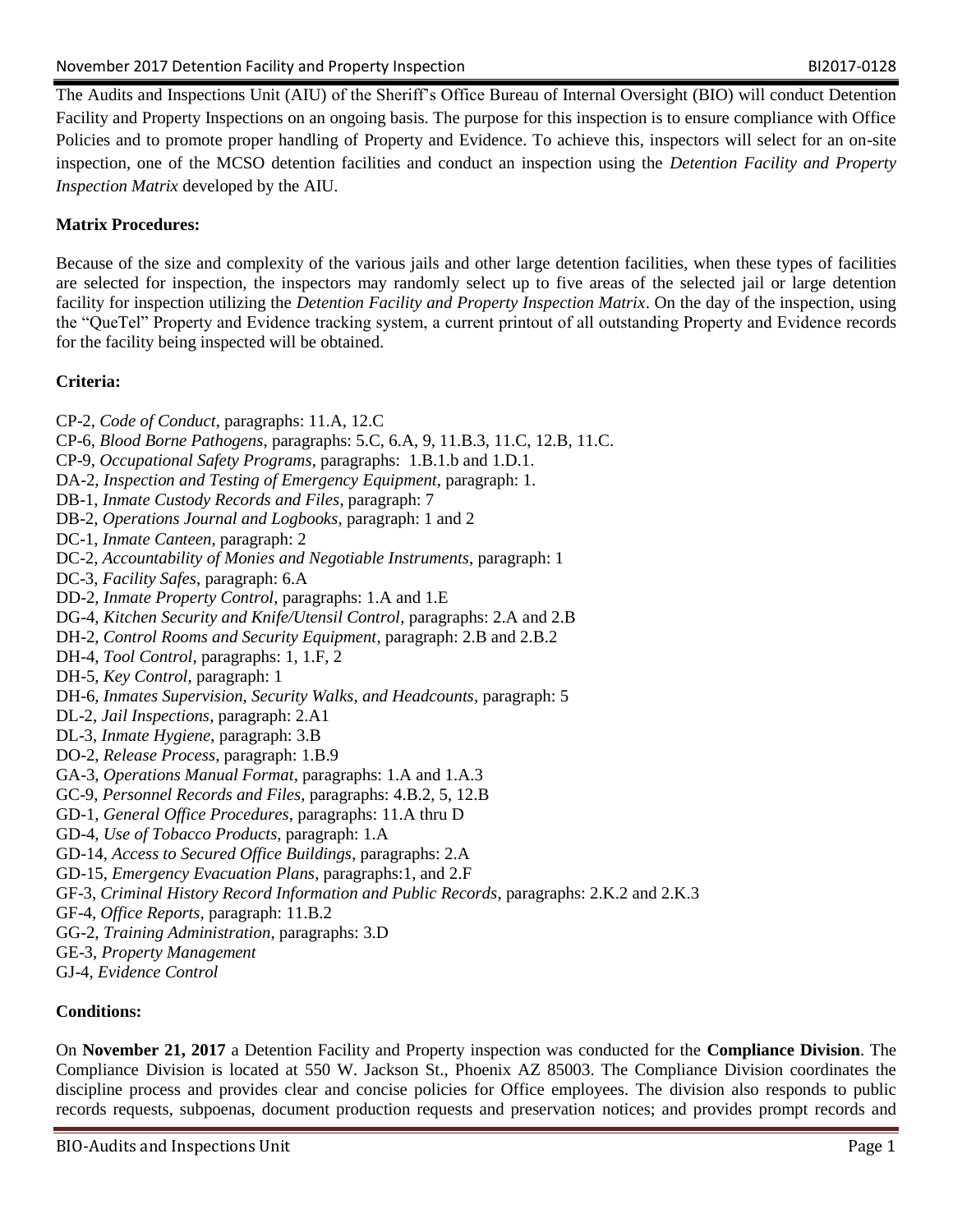information to Maricopa County and private counsel handling litigation matters for the Office. The Compliance Division is comprised of three sections: The Policy Compliance Section, the Legal Liaison Section, and the Policy Section.

A commander is assigned as the head of the division. Currently, the assigned staff includes; 17 civilian employees of various classifications (including supervisors), 4 detention officers, 3 detention sergeants, 1 detention lieutenant and 3 sworn sergeants. Records indicate that so far this year, the Policy Section has published more than 270 Briefing Boards, Admin Broadcasts and updates to Office Policies. The Legal Liaison Section has processed in excess of 1,900 requests that include Public Records Requests, Subpoenas, Notice of Claims, and Preservation of Evidence Requests. The Policy Compliance Section has been involved in insuring compliance with Office policy in over 115 disciplinary cases.

Upon the arrival to the division, the AIU inspection team was received by a division representative and escorted to a conference room. A short in-brief was conducted with the Division Commander and two members of her staff.

## **Section 1 Administration/Supervision:**

The escorting personnel, as well as other staff present, expeditiously provided every document that was requested, answered all questions posed, and indicated where files, documents, and records were stored and the standards governing their safekeeping and retention.

All areas were in compliance with the inspection requirements.

## **Section 2 Facility:**

The division work spaces were very clean and presented a very professional environment. The inspection team's movement within the work area was free of encumbrances.

The entire division area was inspected. All areas were in compliance with the inspection requirements.

#### **Section 3 Property and Evidence:**

The division's day to day responsibilities do not require them to come in contact with inmates or prisoners, nor their property, or to handle evidence. The day of this inspection, the "QueTel" Property and Evidence tracking system indicated that the division did not have a single item of property and/or evidence in the "Submitted" Section and awaiting review, pickup and transport to the Property and Evidence Warehouse.

#### **Additional Observation:**

Throughout the visit, the inspectors were granted full access to all office spaces, storage rooms, cabinets, desk drawers and any other containers found. The staff member on duty was professional in their demeanor. They were courteous and patient as they answered various questions and facilitated access to secure and work spaces within their control.

It should also be noted that during the inspection, no evidence was discovered indicating that MCSO, county facilities, and/or equipment were being used in a manner that discriminates or denigrates anyone on the basis of race, color, national origin, age, religious beliefs, gender, culture, sexual orientation, veteran status, or disability, or that property and/or evidence is being mishandled. Additionally, there were no indicators observed that would indicate that sensitive, protected, or confidential information and/or records are being mishandled or disposed of improperly.

The inspection resulted in 100% overall compliance with the inspection requirements.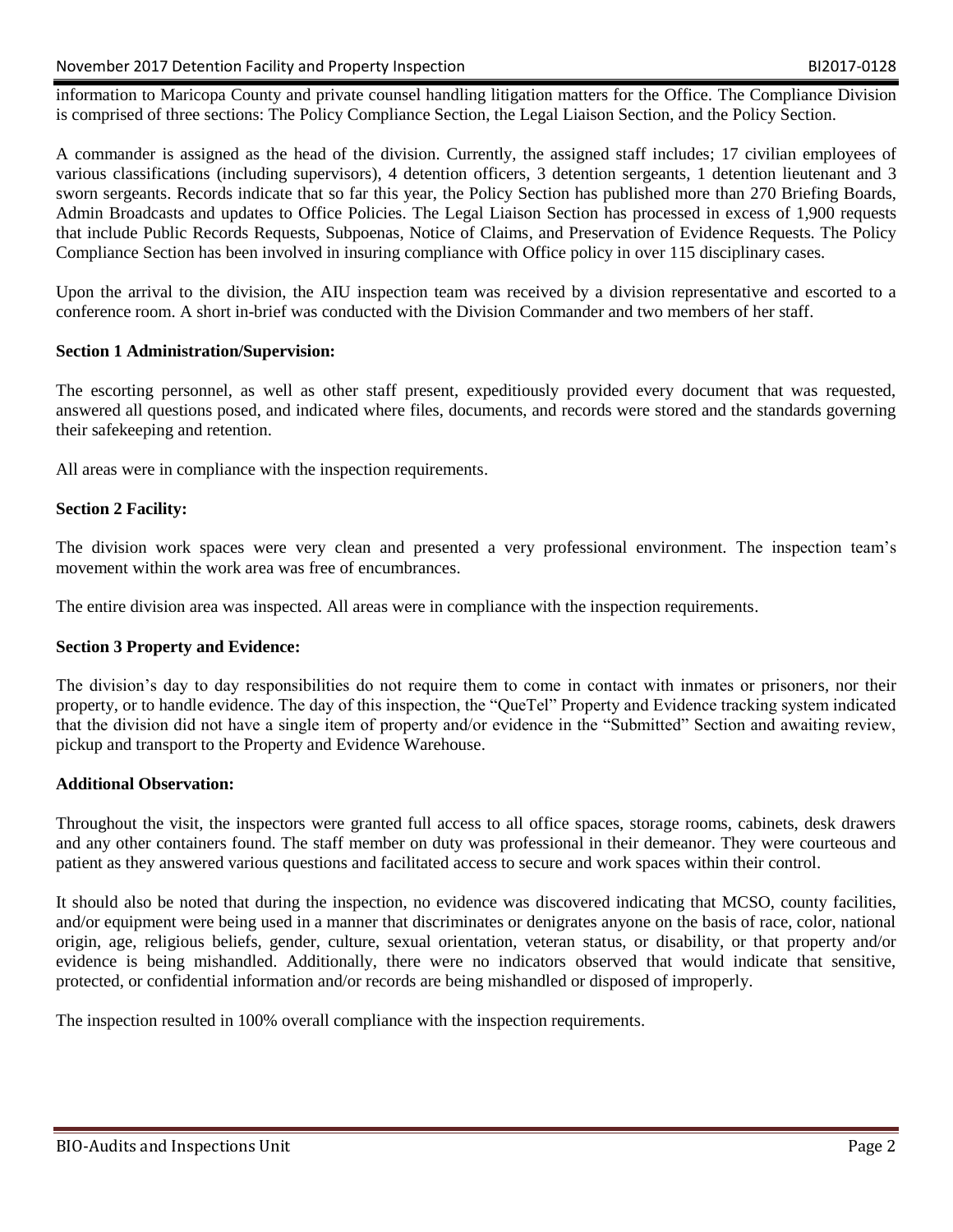Below is the six month historical comparison of compliance rates for Detention Facility and Property inspections.



#### **Recommendations:**

To ensure continued compliance with policy and in order to improve the documenting of daily activities, it is recommended that continued mentoring for all supervisory levels continue in order to ensure the completeness of appropriate tracking systems (log books, checklists, Blue Team…).

#### **Action Required:**

With the resulting 100% compliance, Inspection *BI2017-0128* will not require submittal of BIO Action Forms.

#### **Notes:**

All supporting documentation (working papers) is included in the inspection file number *BI2017-0128* and contained within IA Pro.